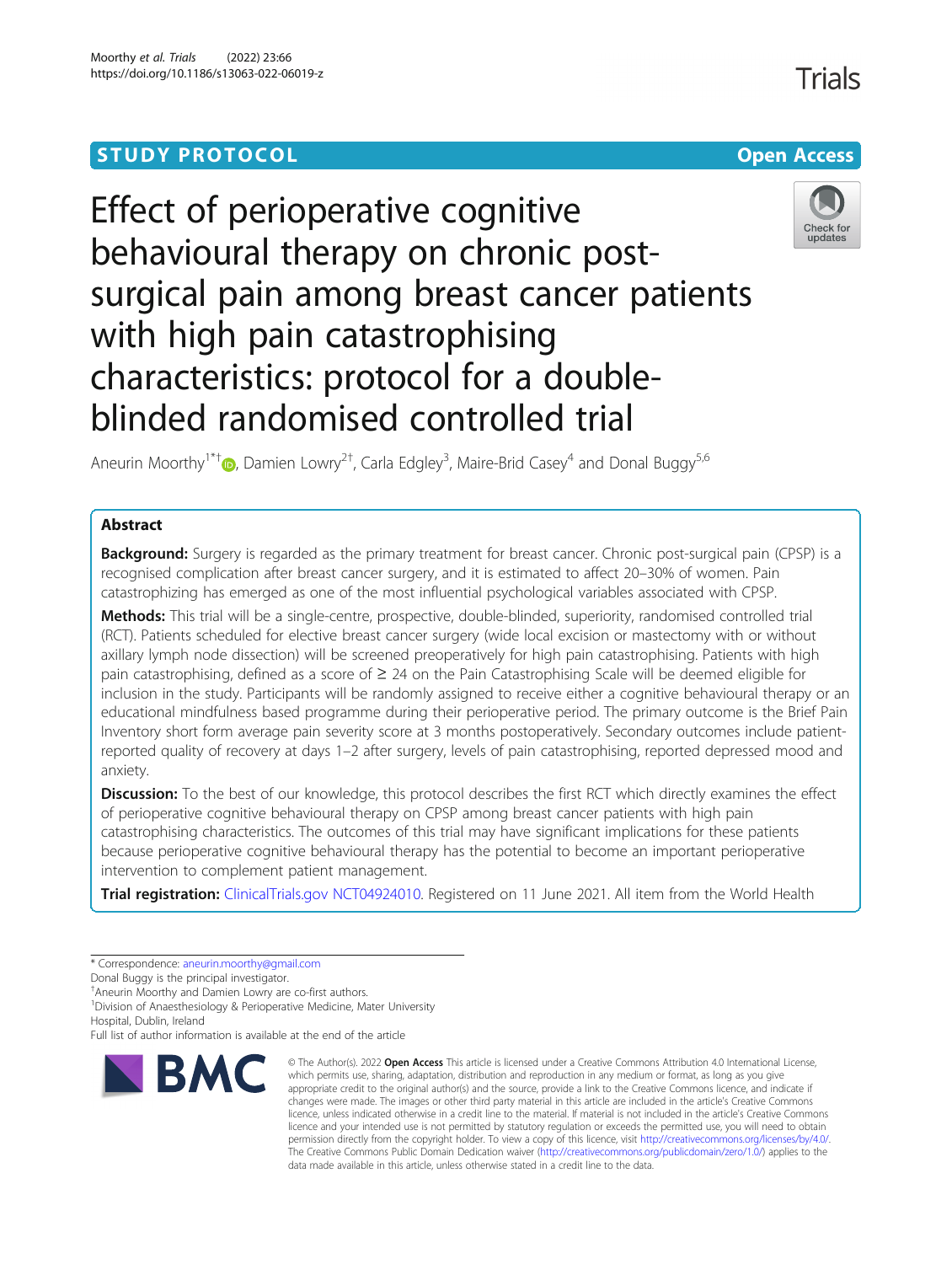Organisation Trial Registration Data set have been included.

Keywords: Breast cancer surgery, Chronic postsurgical pain, Mastectomy, Cognitive behavioural therapy, Psychological factors, Pain catastrophizing, Anxiety

## Administrative information

Note: the numbers in curly brackets in this protocol refer to SPIRIT checklist item numbers. The order of the items has been modified to group similar items (see [http://www.equator-network.org/reporting-guidelines/](http://www.equator-network.org/reporting-guidelines/spirit-2727-statement-defining-standard-protocol-items-for-clinical-trials/) [spirit-2727-statement-defining-standard-protocol-items](http://www.equator-network.org/reporting-guidelines/spirit-2727-statement-defining-standard-protocol-items-for-clinical-trials/)[for-clinical-trials/](http://www.equator-network.org/reporting-guidelines/spirit-2727-statement-defining-standard-protocol-items-for-clinical-trials/)).

| Title $\{1\}$                                                 | Effect of perioperative cognitive<br>behavioural therapy on chronic<br>postsurgical pain among breast cancer<br>patients with high pain catastrophising<br>characteristics: study protocol for a<br>double-blinded randomised controlled<br>trial.                                                                                                                                                                                                                                                                                                                                                                                                                                                                                                                                                                                                                                                                                             |
|---------------------------------------------------------------|------------------------------------------------------------------------------------------------------------------------------------------------------------------------------------------------------------------------------------------------------------------------------------------------------------------------------------------------------------------------------------------------------------------------------------------------------------------------------------------------------------------------------------------------------------------------------------------------------------------------------------------------------------------------------------------------------------------------------------------------------------------------------------------------------------------------------------------------------------------------------------------------------------------------------------------------|
| Trial registration {2a and 2b}.                               | This trial was pre-registered on<br>ClinicalTrials.gov on 11 June 2021. Iden-<br>tifier number: NCT04924010. All items<br>from the World Health Organisation<br>Trial Registration Data set have been in-<br>cluded. https://clinicaltrials.gov/ct2/<br>show/NCT04924010                                                                                                                                                                                                                                                                                                                                                                                                                                                                                                                                                                                                                                                                       |
| Protocol version {3}                                          | Protocol version 2: 05 February, 2021                                                                                                                                                                                                                                                                                                                                                                                                                                                                                                                                                                                                                                                                                                                                                                                                                                                                                                          |
| Funding {4}                                                   | This trial is being funded internally from<br>the division of Anaesthesiology &<br>Perioperative Medicine, Mater University<br>Hospital. No external funding sourced.                                                                                                                                                                                                                                                                                                                                                                                                                                                                                                                                                                                                                                                                                                                                                                          |
| Author details {5a}                                           | (1). Dr Aneurin Moorthy*: Anaesthesia<br>research fellow, Division of<br>Anaesthesiology & Perioperative<br>Medicine, Mater University Hospital,<br>Dublin, Ireland; aneurin.moorthy@gmail.<br>com (Correspondence). *Co-first<br>author<br>(2). Dr Damien Lowry*, Chartered Senior<br>Counselling Psychologist, Depts of<br>Psychology and Pain Medicine, Mater<br>Misericordiae University Hospital. *Co-<br>first author<br>(3). Dr Carla Edgley, University College<br>Dublin, School of Medicine.<br>(4). Dr Maire-Brid Casey, Senior Physio-<br>therapist, Mater Misericordiae University<br>Hospital.<br>(5). Professor Donal J. Buggy**:<br>Consultant Anaesthesiologist, Division<br>of Anaesthesiology & Perioperative<br>Medicine, Mater University Hospital,<br>School of Medicine, University College<br>Dublin, Ireland; and Outcomes<br>Research, Cleveland Clinic, OH, USA.<br>donal.buggy@ucd.ie. **Principal<br>investigator |
| Name and contact<br>information for the trial<br>sponsor {5b} | Division of Anaesthesiology &<br>Perioperative Medicine, Division of<br>Anaesthesiology & Perioperative<br>Medicine, Mater University Hospital,<br>Dublin, Ireland. Email: anaes@mater.ie,                                                                                                                                                                                                                                                                                                                                                                                                                                                                                                                                                                                                                                                                                                                                                     |

## Administrative information (Continued)

|                      | Office: 003531803 2286/2281                                                                                                                                                                                                           |
|----------------------|---------------------------------------------------------------------------------------------------------------------------------------------------------------------------------------------------------------------------------------|
| Role of sponsor {5c} | This is a hypothesis-driven, investigator-<br>initiated trial. Therefore, the funders<br>played no role in the design of the<br>study, data collection, analysis, inter-<br>pretation of data or in the writing of<br>the manuscript. |
|                      |                                                                                                                                                                                                                                       |

## Introduction

## Background and rationale {6a}

Chronic post-surgical pain (CPSP) is defined as pain at or near the site of surgery persisting for 3 months or more after the date of surgery. The incidence of CPSP in Europe is up to 50% at 3 months and 12% at 12 months, but the incidence varies depending on surgical procedure [[1\]](#page-11-0). In breast surgery, one of the most commonly performed surgical procedures for cancer [[2\]](#page-11-0), CPSP after breast cancer surgery has been observed in 28% at 3 months [\[3](#page-11-0)] and up to 20–30% of patients at 6 months after surgery, making this group among the highest risk of developing CPSP [[4,](#page-11-0) [5\]](#page-11-0). Clinical developments that could mitigate the development of CPSP following breast cancer surgery would potentially yield multiple benefits in terms of reducing future healthcare utilisation, associated costs [[4](#page-11-0), [6](#page-11-0), [7\]](#page-11-0), and improving physical and mental health outcomes in this patient cohort [\[3](#page-11-0), [8](#page-11-0)].

Several predictive factors for CPSP have been identified, the most important being the presence of chronic pre-operative pain, high intensity of acute postoperative pain and several psychological factors [\[9](#page-11-0)]. Of these psychological factors, pain catastrophizing has emerged as one of the strongest predictors of pain severity and disability among individuals with a range of pain presentations and CPSP [[10](#page-11-0)–[13](#page-11-0)]. Pain catastrophizing is described as a maladaptive psychological coping strategy involving an exaggerated reaction to anticipated or actual pain. It can involve mental rumination, magnification of the perceived danger or threat associated with pain and feelings of helplessness in relation to what can be done [\[10](#page-11-0), [13\]](#page-11-0). A recent systematic review on psychological interventions in patients undergoing major elective abdominal surgery concluded that pain catastrophising can have a direct influence on the neuropathophysiological mechanisms underlying pain experiences and can worsen pain and psychological outcomes, after surgery [\[14](#page-11-0)].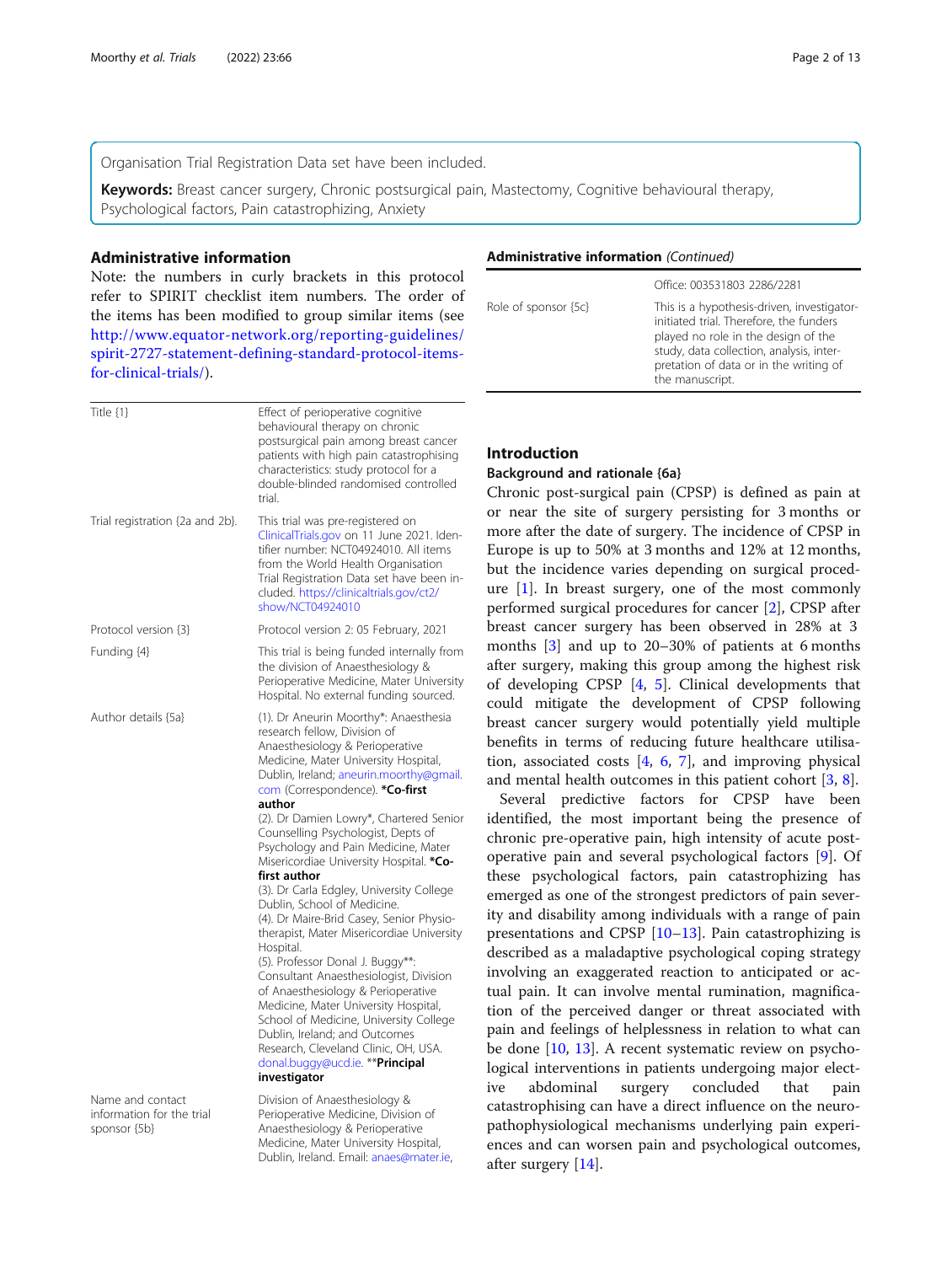Psychological variables are modifiable, and catastrophizing appears to be an exciting clinical target for intervention. In recent years, there have been a growing number of studies investigating the potential impact of perioperative psychological interventions in a variety of patient groups. A recent systematic review and meta-analysis of observational studies concluded that psychological predictors may have a significant association with chronic post-surgical pain, including catastrophisation, although this conclusion is limited by the heterogeneity of study designs, methods used and a lack of robust randomised controlled trial (RCT) data to help delineate causative links [\[15](#page-11-0)].

#### Objectives {7}

The primary objective of this RCT is to examine whether a perioperative cognitive behavioural therapy (CBT)-based psychological intervention is effective at reducing chronic pain intensity at 3-month follow-up, in high catastrophising patients undergoing breast cancer surgery, as compared to a pain education and mindfulness programme.

Secondary objectives of the study include examining whether perioperative CBT has an impact in reducing pain interference, quality-of-recovery, pain catastrophising, depression and anxiety compared to a pain education and mindfulness programme.

#### Trial design {8}

This is a single-centre, prospective, double-blinded, superiority, randomised controlled trial (RCT).

The study will randomise breast cancer surgery patients into two groups. One group will receive four sessions of perioperative cognitive behavioural therapy (CBT) in addition to usual care, and the other group will receive four perioperative sessions of pain education and mindfulness exercises. Figure [1](#page-3-0) illustrates the study flow.

## Methods: participants, interventions, and outcomes

## Study setting {9}

This study will be conducted in a tertiary university hospital in Dublin (Mater Misericordiae University Hospital), Republic of Ireland. The hospital performs over 500 breast cancer surgeries per year.

#### Eligibility criteria {10}

Inclusion criteria are:

- Female patients
- Aged 18–75
- Undergoing breast cancer surgery (either wide local excision with magseed or full mastectomy)

• Pain Catastrophising Scale (PCS) score of 24 or higher

#### Exclusion criteria are:

- Surgery for benign breast disease<br>• Patient non-consent
- Patient non-consent
- Plans to undergo major surgery within three months after current breast surgery
- Comorbid severe psychiatric conditions such as schizophrenia or personality disorder
- Known or suspected non-compliance
- Known or suspected drug or alcohol abuse problems within past 3 months
- Inability to follow the study procedures e.g. dementia or non-fluency of English
- The presence of any serious medical comorbidity that might cause disability or worsen the patient's general health condition
- Pregnancy
- An opioid intrathecal pump
- Cognitive behavioural therapy in the past 12 months.
- Inability to complete at least one psychological session prior to breast cancer surgery

## Who will take informed consent? {26a}

The senior pain psychologist (DL) delivering the perioperative interventions for this trial will screen for potential trial participants, after breast cancer surgery clinic nurses identify potential candidates for the study. Patients that meet the eligibility criteria will be contacted, and informed consent will be obtained. All potential participants will have the opportunity to withdraw at any time point during the study period.

## Additional consent provisions for collection and use of participant data and biological specimens {26b}

Not applicable. No data and biological specimens will be collected for use in ancillary studies

## Interventions

## Explanation for the choice of comparators {6b}

CBT is a form of psychological treatment that is widely used to treat various mental health disorders. We aim to examine its effectiveness in reducing pain intensity and development of chronic post-surgical pain (CPSP) 3 months post-breast cancer surgery. To achieve this, we have designed our trial to compare CBT with an active control arm, a pain education and mindfulness programme. By taking this approach, the study is controlled for the following factors: time exposure, attention the patient receives with the treating psychologist and pain education. It will be controlled for pain education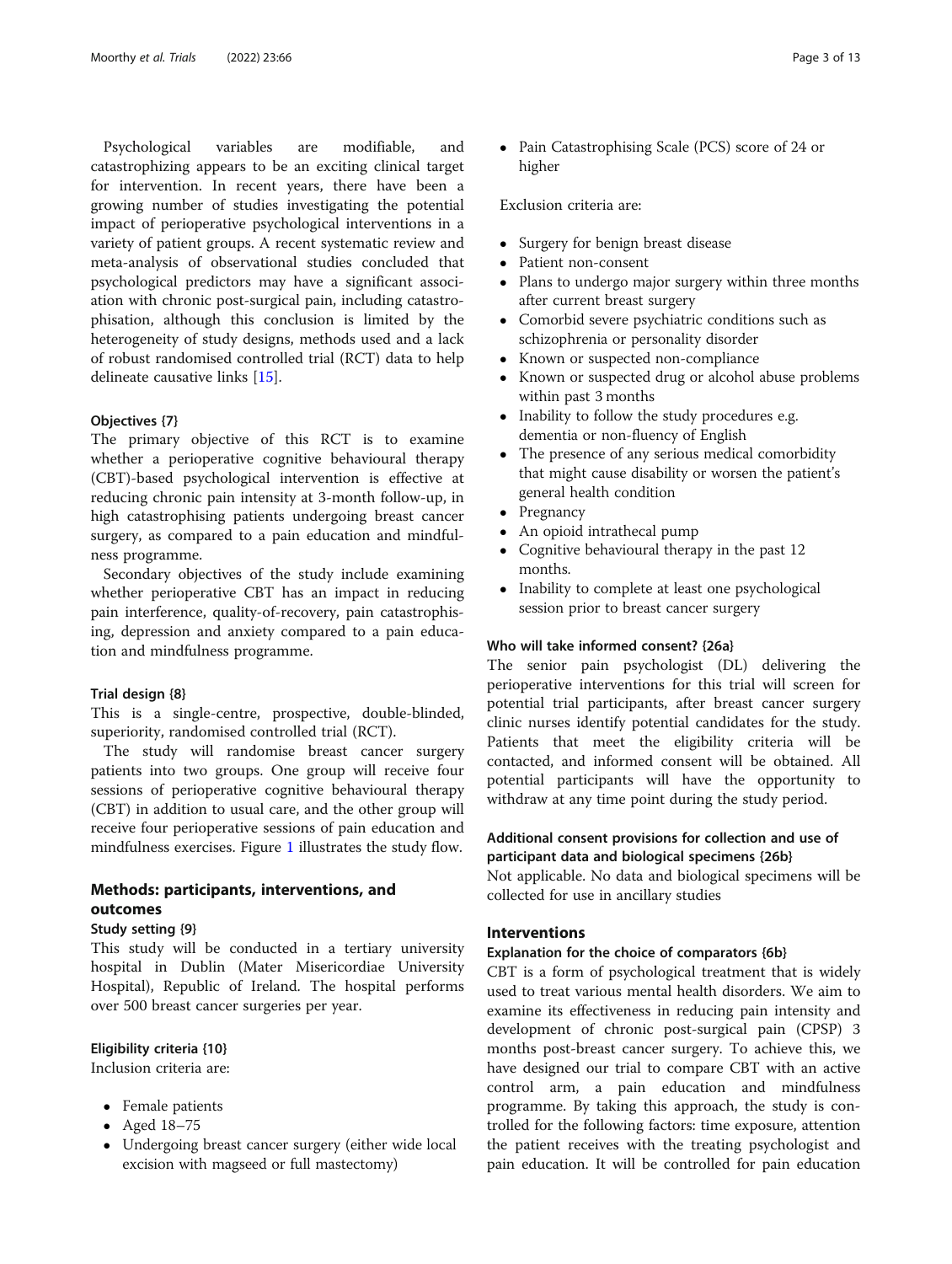<span id="page-3-0"></span>

because this element will be emphasised to the same degree in both the CBT-CP and PEM groups. This will help to specifically isolate the potential effects of CBT on those participants in that arm of the study.

#### Intervention description {11a}

The two study interventions for this trial are Cognitive Behavioural Therapy for Chronic Pain (CBT-CP) and pain education and mindfulness (PEM). Both of these interventions will be delivered by the same senior psychologist, with 17 years of hospital psychology experience including seven in the treatment of chronic pain patients. If the treating psychologist is not available to implement the study interventions, then active recruitment of patients for this trial will temporarily come to a halt. Patient enrolment will resume once the

assigned treating psychologist is made available. The purpose of this is to maintain homogeneity and consistency regarding delivery of the study interventions.

## Group 1: Cognitive Behavioural Therapy for Chronic Pain (CBT-CP)

The CBT intervention will be delivered as individual therapy appointments to patients and will last for 60 min per session. During these sessions, there will be an emphasis on mindfulness based stress reduction, cognitive restructuring, exercise and pacing, behavioural activation, improving sleep and anger management. Standardised worksheets and homework assignments are an important part of CBT-CP, and these will be given to patients who will be asked to read and complete in terms of complementing the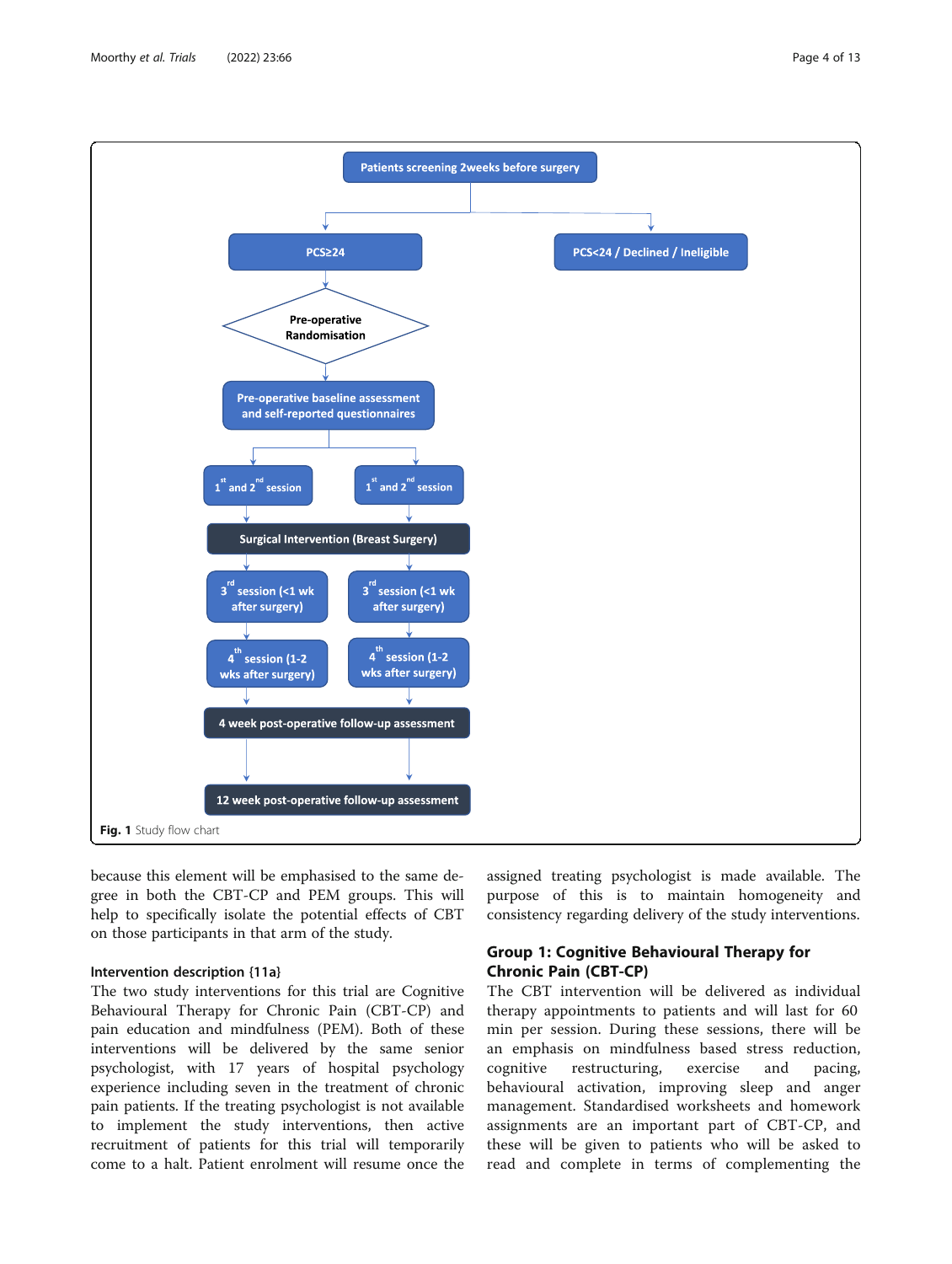**Table 1** Summary of key components of cognitive behavioural therapy sessions delivered pre and post-surgery

| <b>Timing</b>                                                                  | Aim(s)                                                                                                                                                                                                                                                        | Content                                                                                                                                                                                                                                                                                                                                                                                                                                                                                                                                           |
|--------------------------------------------------------------------------------|---------------------------------------------------------------------------------------------------------------------------------------------------------------------------------------------------------------------------------------------------------------|---------------------------------------------------------------------------------------------------------------------------------------------------------------------------------------------------------------------------------------------------------------------------------------------------------------------------------------------------------------------------------------------------------------------------------------------------------------------------------------------------------------------------------------------------|
| Pre-surgery                                                                    |                                                                                                                                                                                                                                                               |                                                                                                                                                                                                                                                                                                                                                                                                                                                                                                                                                   |
| Session 1:<br>1-2 weeks<br>pre-surgery<br>60 min<br>Video-<br>teleconference   | Establish rapport<br>Discussing treatment rationale<br>Pain education<br>Relaxation methods                                                                                                                                                                   | Introductions<br>Gather personal history info<br>Discuss pain education re: relations between cognition,<br>emotions, behaviour and consequences<br>Introduce concept of fear avoidance<br>Build awareness on the potential impact of stress and pain<br>experience<br>Practice relaxation methods (PMR)<br><b>Homework:</b> Monitoring cognitions, emotions and<br>consequences; identify 'challenging' moments; practice PMR                                                                                                                    |
| Session 2:<br>$1-3$ days pre-<br>surgery<br>60 min<br>Video-<br>teleconference | Discuss surgery and associated fears/emotions/cognitions<br>Validate these fears and support person's emotional state<br>Focus discussion on any catastrophizing thoughts (e.g. "what if it<br>goes wrong," "something bad might happen," etc.                | Homework review<br>Relaxation practice<br>Defining 'catastrophizing' and 'state anxiety' linking to any<br>relevant homework material<br>Explaining their importance in context of surgery and<br>recovery from<br>Practicing the identification of anxiety and catastrophizing<br>thoughts<br>Practicing cognitive restructuring (challenging and replacing<br>catastrophic thoughts with more adaptive/helpful/<br>constructive 'facts')<br>End with PMR exercise<br><b>Homework:</b> PMR; continued mental monitoring and cog<br>restructuring |
| Post-surgery                                                                   |                                                                                                                                                                                                                                                               |                                                                                                                                                                                                                                                                                                                                                                                                                                                                                                                                                   |
| Session 3:<br>1-3 days post-<br>surgery<br>60 min<br>Video-<br>teleconference  | Support participant post operatively<br>Validate their reported state of health/any concerns<br>Maintain conversational focus on catastrophizing tendencies,<br>identifying them as they arise and reinforcing the ability to<br>challenge, restructure, etc. | Homework review<br>Discussion of catastrophizing tendency perioperatively and its<br>links to consequences<br>Discuss potential for fear avoidance and link to<br>consequences<br>Discuss goals and barriers<br>Framing conversation around adaptive coping versus<br>maladaptive coping<br>Acknowledge challenges<br>End with PMR exercise<br>Homework: continued PMR practice; continued mental<br>monitoring to detect and challenge catastrophizing<br>cognitions                                                                             |
| Session 4:<br>1-2 weeks<br>post-surgery<br>60 min<br>Video-<br>teleconference  | Check-in<br>Maintaining progress<br>Promoting continued practice                                                                                                                                                                                              | Homework review<br>Note and discuss progress<br>Validate scale of the experience<br>Contextualise content of thought processes and encourage<br>continued cognitive restructuring in situations of<br>'catastrophisation'<br>Reinforce continued PMR methods<br>Discuss medium term goals and barriers<br>Reviewing and summarising main learning points from the<br>last few weeks                                                                                                                                                               |

consultations. A total of four sessions will be delivered during the perioperative period, with at least one of these taking place prior to surgery. Further details of each individual session and its content are provided in Table 1. This intervention has been developed with reference to two sources: a successful national implementation of CBT-CP using video teleconferencing format [\[16](#page-11-0)] and an evidence-based CBT manual specifically designed to treat chronic pain [[17\]](#page-11-0).

## Group 2: Pain education and mindfulness (PEM)

To control for the potential effects of additional time spent with a professional, pain education and mindfulness input between the two interventions, patients in the education and mindfulness group will also have four perioperative psychology sessions, and at least one of which will take place before the surgery. As the same person will be providing the CBT-CP and educational interventions, this potential confounding factor will also be controlled for. The control intervention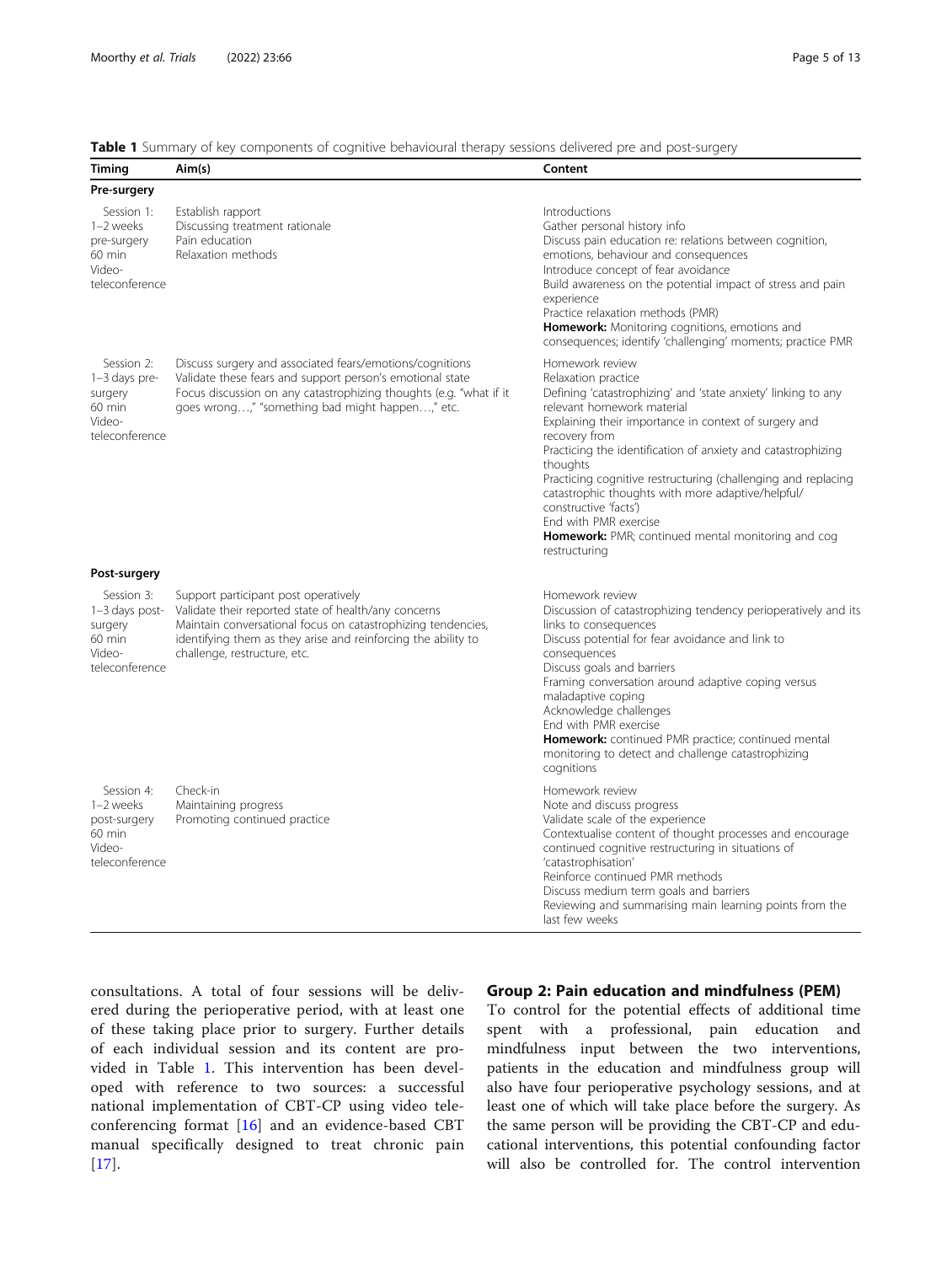<span id="page-5-0"></span>consists of discussing pain education, as derived from the self-management section of the chronic pain Ireland website [\(https://www.chronicpain.ie/our-services/self](https://www.chronicpain.ie/our-services/self-management)[management](https://www.chronicpain.ie/our-services/self-management) ) and the persistent pain section of the pain toolkit website [\(https://www.paintoolkit.org/persistent](https://www.paintoolkit.org/persistent-pain)[pain](https://www.paintoolkit.org/persistent-pain)). In addition, the control intervention will consist of mindfulness-based stress reduction exercises that will be completed during each session, and emphasis on mindful breathing, guided meditation, and progressive muscle relaxation techniques will be made. Participants in this arm will also be signposted to online mindfulness resources including the wellbeing section of the Mater Hospital website [\(www.mater.ie/wellbeing\)](https://www.mater.ie/wellbeing) and the Mindfulness and Relaxation Centre resource on a neighbouring hospital's website's psychology department section (<http://www.beaumont.ie/marc>). These resources offset the additional worksheets and resources provided to those in the CBT arm of the study. Like the CBT-CP group, each PEM session will last for a total of 60 min.

## Criteria for discontinuing or modifying allocated interventions {11b}

Criteria for discontinuing the allocated interventions are:

- 1. Patient withdrawal of consent at any point of study
- 2. Worsening mental health or psychological wellbeing of patient

#### Strategies to improve adherence to interventions {11c}

All participants for this trial will receive a total of four psychological based interventions (see the '[Intervention](#page-3-0) [description {11a}](#page-3-0)' section). Each intervention session lasts for 60 min. To ensure patient adherence to the study interventions during the trial period, all participants will be well-informed during the consent process. The study participation burden, such as duration and timing of each psychology session, and completion of primary outcome questionnaires at 1 and 3 months post-surgery will be explained. The senior pain psychologist responsible for screening potential study participants will record all eligible candidates and those that do not proceed with the study due to ineligibility, non-consent, or withdrawal. In so far as it is possible, only eligible and fully willing individuals will proceed to randomisation and allocation of the patient to either the CBT-CP or PEM group.

## Relevant concomitant care permitted or prohibited during the trial {11d}

All patients will receive standard perioperative surgical and anaesthesia care during this trial. These include:

- 1. Pre-operative assessment: This may involve optimisation of underlying medical conditions (e.g., blood pressure or glucose control)
- 2. Intra-operative interventions: All patients will receive a general anaesthesia as part of their surgical management. This may be complemented with regional anaesthesia techniques (e.g., PECS II block) for post-operative pain management; this will be under the discretion of the treating anaesthesiologist
- 3. Post-operative interventions: All patients will have a post-operative analgesia plan. Again, this will be under the discretion of the treating anaesthesiologists. Standard post-operative analgesia that may be prescribed but are not limited to include paracetamol, non-steroidal anti-inflammatory drug, morphine, fentanyl and gabapentin

#### Provisions for post-trial care {30}

All participants that are enrolled into this study are covered by indemnity for negligent harm, through the standard Health Service Executive (HSE) indemnity arrangements. If any participant suffers from any stress or mental health complications arising directly from either intervention during or after the trial, then the participant will be offered further psychological management in line with standard care. This will be offered by a different clinical psychologist that has no direct or indirect involvement with this trial. The research team for this study will liaise with clinical staff attached to the breast cancer surgery teams to make these arrangements.

## Outcomes {12}

Primary outcome:

- 1. Brief Pain Inventory Short form: average pain severity score. [time frame: 3 months postoperative]
	- Brief Pain Inventory (BPI) short form will be used to assess for CPSP after breast cancer surgery. This assessment will be conducted by a member of the research team. The BPI assesses for quality of life and pain, and its scale is measured between 0 and 10, where '0' indicates no pain and '10' indicates severe pain. A decrease in the BPI score of 2 or more from the baseline score is considered clinically significant and indicates an improvement in severity of the patient's cancer and or non-cancer pain [\[18\]](#page-11-0)

## Secondary outcomes:

Secondary outcomes of the study include pain interference, quality of recovery from surgery, levels of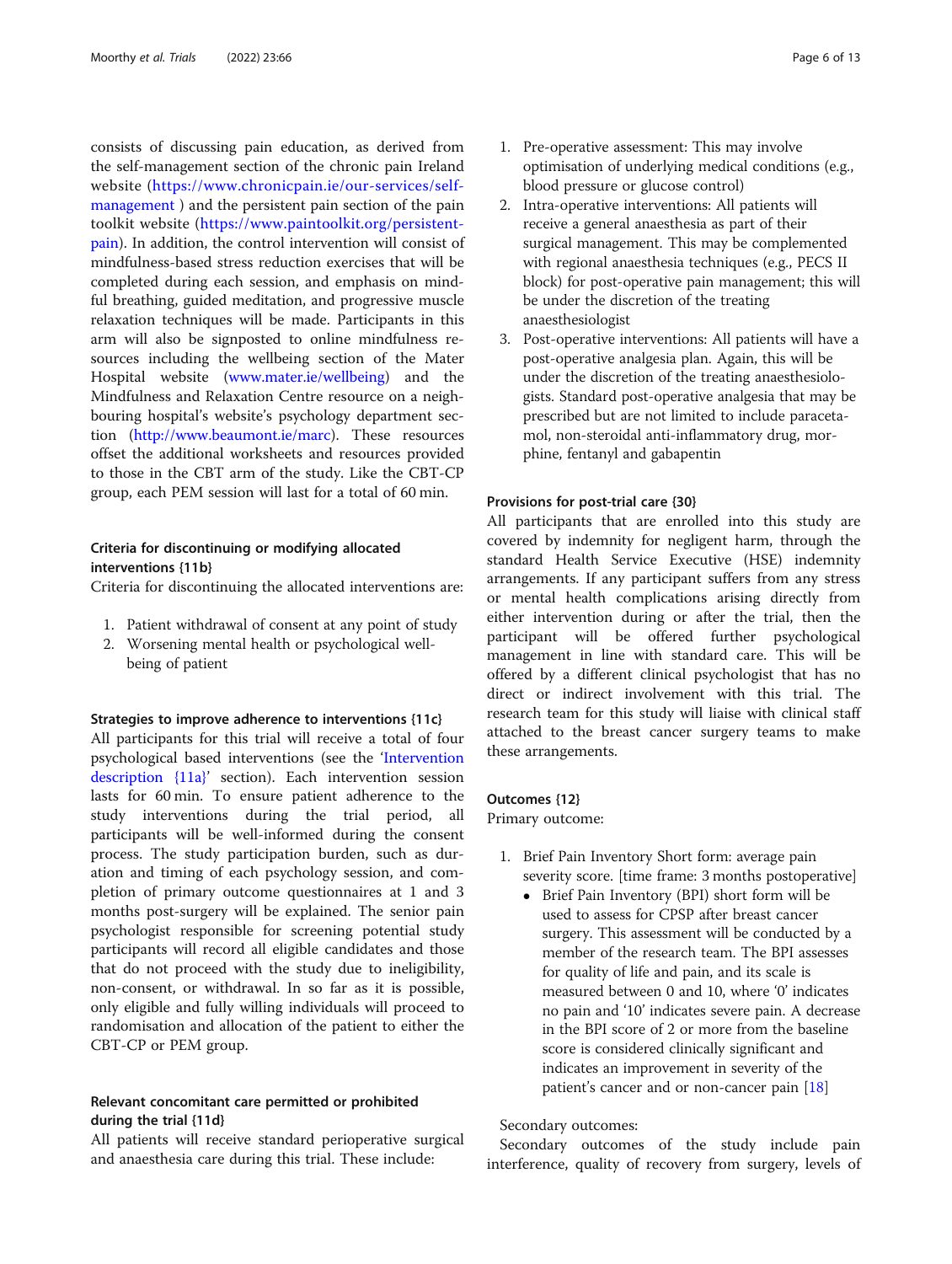pain catastrophising, reported depressed mood and levels of anxiety. These will be measured as follows:

- Brief Pain Inventory Short form: average pain interference score. [time frame: 3 months postoperative]
	- i. BPI average pain interference score assess for interference the pain has on the patient's functioning. BPI is measured between 0 and 10, where '0' indicates no interference and '10' indicates severe interference with quality of life [\[18](#page-11-0)].
- Quality of Recovery-15 (QoR-15) [time frame: 24– 48 h, post-operative]
	- QoR-15 is a 15-item questionnaire which is used as a tool to assess overall patient recovery and pain after surgery. Participant will be asked to complete this questionnaire within 24–48 h after their surgery. It is scored between 0 and 150, where the greater the number indicates excellent post-operative recovery [\[19\]](#page-11-0).
- Pain Catastrophising Scale (PCS). [time frame: 1 and 3 months, post-operative]

- PCS is a 13-item questionnaire designed to measure levels of pain-catastrophizing. The scale comprises 13 items which yield an overall catastrophising score, which is a composite of magnification, rumination and helplessness subscales. An overall score of greater than 24 is significant for pain catastrophising [\[10,](#page-11-0) [13](#page-11-0), [20](#page-11-0)]
- Hospital Anxiety and Depression Scale (HADS). [time frame: 1 and 3 months, post-operative]
	- HADS is a 14-item self-report questionnaire that was developed and found to be a reliable for detecting states of depression and anxiety in hospital patients, including those with cancer. A depression or anxiety score of greater than 10 is considered significant [[21\]](#page-11-0)

## Participant timeline {13}

Time schedule of enrolment, interventions, assessments and visits for participants are illustrated in Table 2.

## Sample size {14}

The primary outcome is the difference in the BPI average pain severity score between the study groups,

#### Table 2 Time schedule for various points during study period

|                                                          | $-t_1$      | Study period              |                                             |                   |                     |                   |                    |                     |                                         |                 |
|----------------------------------------------------------|-------------|---------------------------|---------------------------------------------|-------------------|---------------------|-------------------|--------------------|---------------------|-----------------------------------------|-----------------|
| Time point                                               |             | $\mathbf 0$               | <b>Enrolment Allocation Post-allocation</b> |                   |                     |                   |                    |                     | Primary<br>and<br>secondary<br>outcomes |                 |
|                                                          |             |                           | 14 days<br>pre-op                           | 7 days<br>pre- op | Intra-<br>operative | 24-48h<br>post-op | 7 days<br>post- op | 14 days<br>post- op | 30                                      | 90<br>days days |
| <b>Enrolment:</b>                                        |             |                           |                                             |                   |                     |                   |                    |                     |                                         |                 |
| Eligibility screen (inclusion<br>and exclusion criteria) | X           |                           |                                             |                   |                     |                   |                    |                     |                                         |                 |
| Informed consent                                         | X           |                           |                                             |                   |                     |                   |                    |                     |                                         |                 |
| Baseline PCS (> 24: eligible to<br>enrol)                | $\times$    |                           |                                             |                   |                     |                   |                    |                     |                                         |                 |
| Randomisation                                            |             | $\times$                  |                                             |                   |                     |                   |                    |                     |                                         |                 |
| Interventions:                                           |             |                           |                                             |                   |                     |                   |                    |                     |                                         |                 |
| <b>CBT</b> session group                                 |             |                           | $\times$                                    | $\times$          |                     |                   | $\times$           | X                   |                                         |                 |
| PEM session group                                        |             |                           | X                                           | $\times$          |                     |                   | X                  | $\mathsf X$         |                                         |                 |
| Assessments:                                             |             |                           |                                             |                   |                     |                   |                    |                     |                                         |                 |
| Patient demographics and<br>characteristics              | X           |                           |                                             |                   |                     |                   |                    |                     |                                         |                 |
| Intraoperative data                                      |             |                           |                                             |                   | Χ                   |                   |                    |                     |                                         |                 |
| <b>BPI</b>                                               |             | $\boldsymbol{\mathsf{X}}$ |                                             |                   |                     |                   |                    |                     | $\times$                                | $\times$        |
| <b>QoR-15</b>                                            |             |                           |                                             |                   |                     | $\times$          |                    |                     |                                         |                 |
| <b>PCS</b>                                               | $\mathsf X$ |                           |                                             |                   |                     |                   |                    |                     | $\times$                                | $\times$        |
| <b>HADS</b>                                              |             |                           |                                             |                   |                     |                   |                    |                     | X                                       | Χ               |

PCS Pain Catastrophising Scale, CBT cognitive behavioural therapy, PEM pain education and mindfulness, BPI Brief Pain Inventory score, QoR-15 Quality of Recovery-15 score, HADS Hospital Anxiety and Depression Scale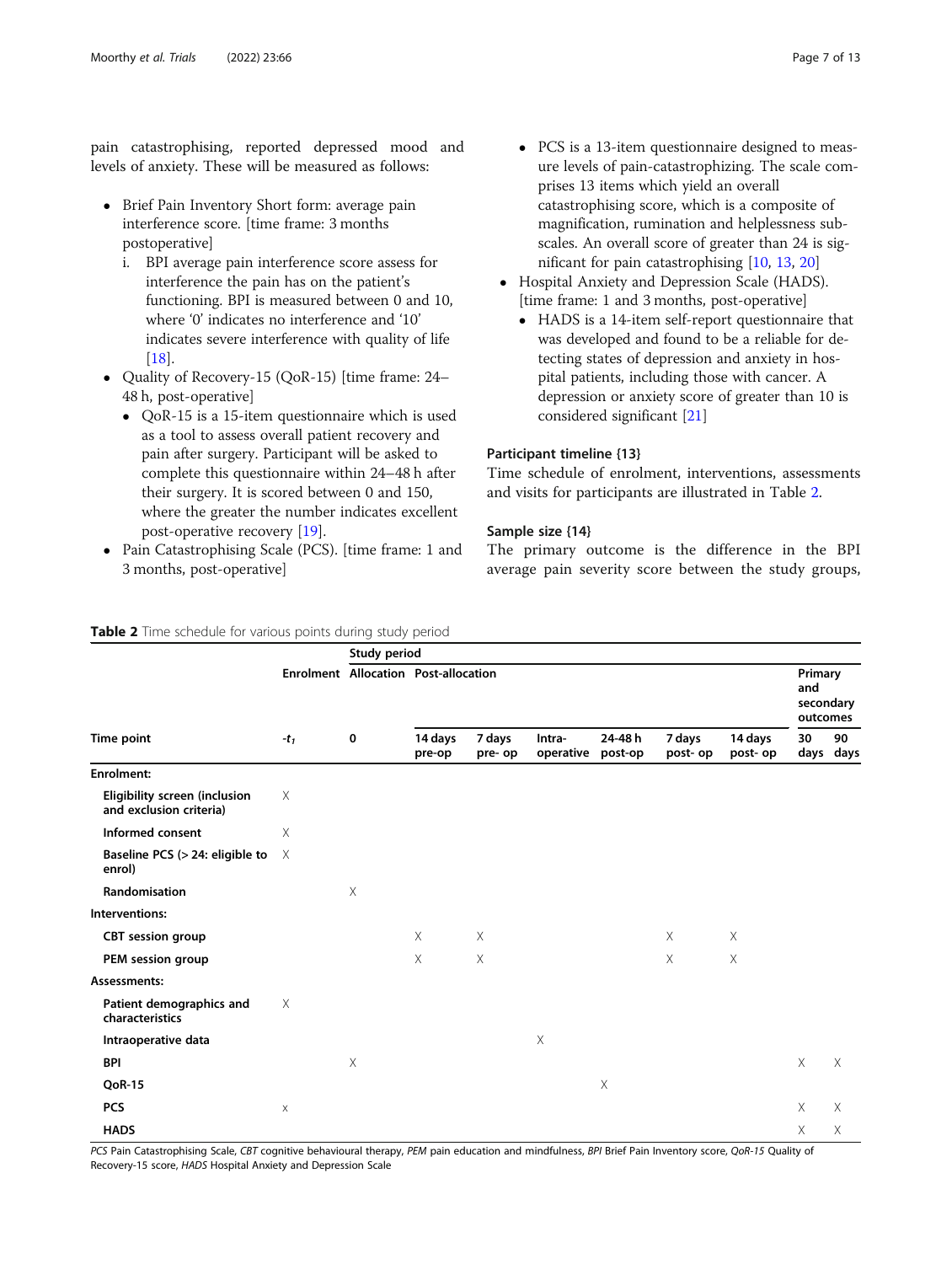three months after surgery. A clinically important difference on the BPI is 2 raw score reduction on the 11 point Numerical Pain Rating Scale (NRS) [\[22](#page-11-0)–[24\]](#page-11-0). The standard deviation (SD) of BPI scores after breast surgery is in the order of 2.3 [\[25](#page-11-0)] on this scale. Taking a BPI score reduction of 2 as the minimal clinically relevant difference, then  $n = 21$  patients would be required each arm if type I error = 0.05 and type II error is 0.2 (power 80%). This calculation was verified by using an online power calculator ([https://www.sealedenvelope.com/power/continuous](https://www.sealedenvelope.com/power/continuous-superiority/)[superiority/](https://www.sealedenvelope.com/power/continuous-superiority/)). The screening process for potential eligible participants will be a very thorough methodological process. As mentioned in the exclusion criteria, any suspected non-compliant participants will not be enrolled or randomised to either of the study's intervention. By taking this approach, we endeavour to limit the number of dropouts to approximately 10%, and therefore, we propose to enrol 24 eligible patients in each group ( $N = 48$  total).

#### Recruitment {15}

Patients eligible for participation will be evaluated approximately 2 weeks before surgery and asked for informed consent, and then asked to complete the Pain Catastrophising Scale (PCS) questionnaire [\[10](#page-11-0), [13,](#page-11-0) [20\]](#page-11-0) by a member of the research team. Patients with high pain catastrophising, defined as a score of  $\geq$  24 on the PCS, and who satisfy all other eligibility criteria, will proceed for randomisation to either perioperative CBT or PEM groups. This cutoff is based on a previous study that showed a pre-treatment score of 24 or higher on the PCS best predicted follow-up chronic pain ratings and work status after multidisciplinary treatment [\[26](#page-11-0)] and has since been selected as an appropriate score cutoff in a perioperative CBT intervention in lumbar surgery patients [[27\]](#page-11-0). More recently, this cutoff was also suggested to obtain the highest sensitivity and specificity to predict unfavourable outcomes after spinal surgery [[28](#page-11-0)].

## Assignment of interventions: allocation Sequence generation {16a}

Patients will be randomised after they are included in the study, having consented, and completed the PCS (and scoring scored  $\geq$  24), and two preoperative appointments will be scheduled with the patients in the intervention and control groups. Patients will be randomised to either 'CBT-CP' or 'PEM' groups by using an online computer-generated block randomisation.

#### Concealment mechanism {16b}

Patient study number and group allocation will be typed onto separate pages and concealed in sequentially numbered sealed opaque envelopes.

#### Implementation {16c}

The randomisation process will be performed by an independent third party. The randomisation key/seed will also be held by an independent third party, and investigators will not have access to this key/seed until the study has been completed, except for the treating psychologist (DL) assigned to this trial. DL will allocate patients to either study intervention only after opening the sealed envelopes prospectively as participants are enrolled. DL will not have any additional involvement in data collection or analysis.

## Assignment of interventions: blinding Who will be blinded {17a}

The treating psychologist will not be blinded as he is required to deliver both interventions associated with this trial. All other members of the research team involved in data collection and analysis will be blinded to the group allocation. In addition, patients will also be blinded because they will not be informed if they are receiving CBT or PEM other than that they are receiving one of two types of psychological interventions.

### Procedure for unblinding if needed {17b}

Unblinding of trial participants to fellow research team members will occur only after creation of a final locked analysis dataset when the last patient has provided data at 3-month follow-up and after data has been statistically analysed by (MBC and DB).

#### Data collection and management

## Plans for assessment and collection of outcomes {18a}

There will be three time points in which data collection will occur (preoperative, intraoperative, and postoperative). Data will be obtained from electronic and paper patient records. In addition, various questionnaires will be used to gather data to assess for the primary and secondary outcomes outlined for this trial (see the '[Outcomes {12}](#page-5-0)' section).

## Plans to promote participant retention and complete follow-up {18b}

During the screening process, potential participants will receive an extensive patient information leaflet about the study. The senior pain psychologist involved in this study will emphasise the importance of patient participation and the expectation to complete the study interventions and the various follow-up questionnaires at the time of screening and enrolment to optimise retention and meaningful data collection.

#### Data management {19}

All data will be recorded on a study specific case report form (CRF) that has the patient's unique study identifier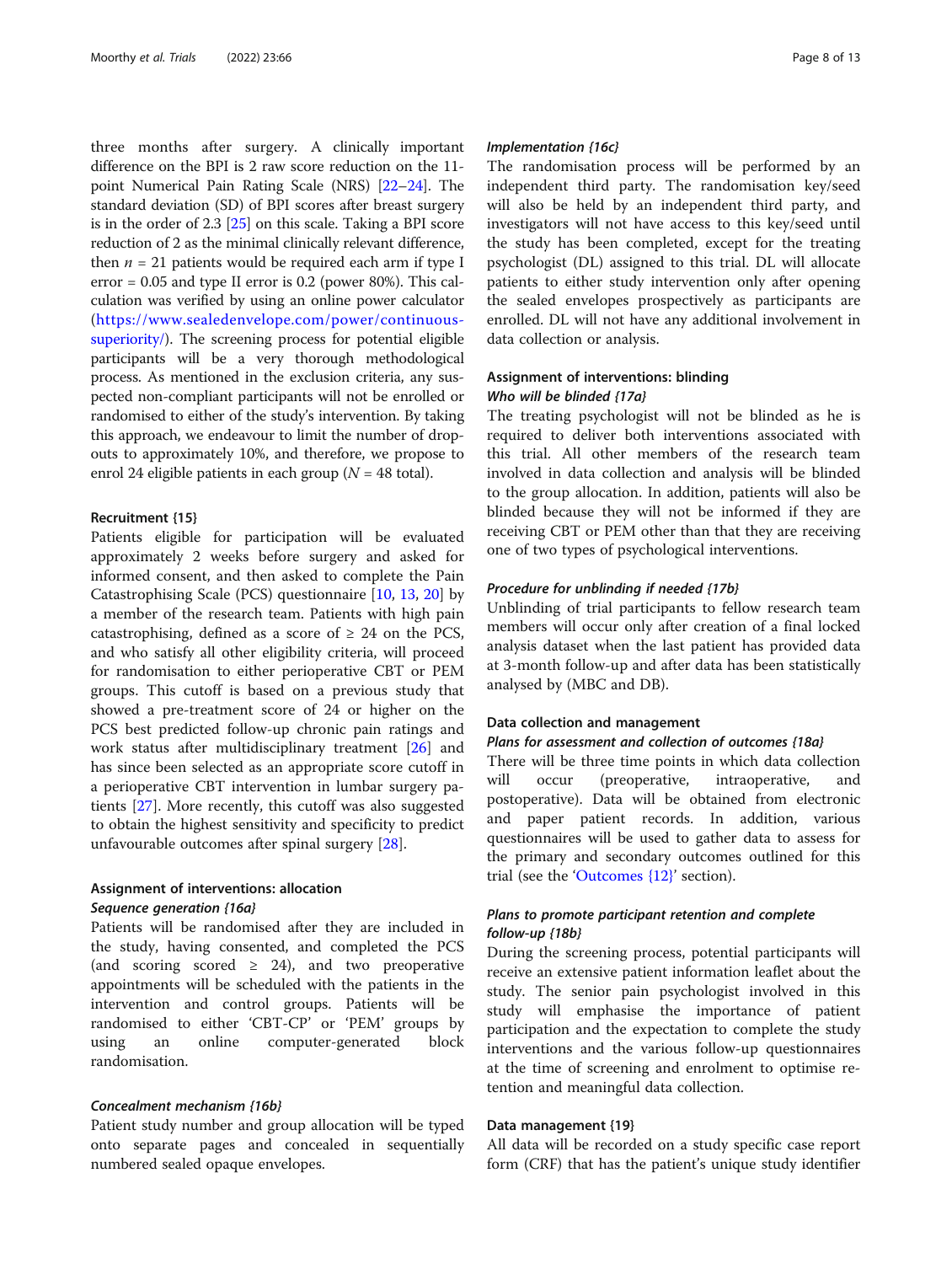code on each page. Study investigators will enter the data from CRF's into a designed study specific REDCap database that is password protected. Data will be entered primarily by one study investigator (AM) and verified by a different study investigator (CE) to minimise data entry errors (e.g., incorrect, or duplicate data). Both researchers will be blinded to group allocation.

The data collected and all the research-related documents (both hard copies and electronic copies) will be stored securely in a locked office in the principal investigator's office at the Mater Misericordiae University Hospital (MMUH). Only the principal investigator and the co-investigators can have access to these documents. The records will be kept for 5 years following study closure. All electronic files will be encrypted and accessed via password protected computers.

The electronic REDCap database also allows for specified ranges and automatic calculations to reduce entry errors. The study REDCap database will have automatic calculations for study questionnaires and specified ranges entered for each questionnaire response to ensure accurate data entry. Data will be cleaned by investigators upon completion of data collection to ensure good quality data.

#### Confidentiality {27}

All the data collected will remain anonymous and confidential. A unique subject number will be provided to each individual patient participating in the study. The front page of the CRF which will be labelled with both the randomisation number and patient information will be stored separately to the remainder of the CRF containing data about the patient to ensure data is reidentifiable. Only study investigators will have access to the data as CRF forms will be stored in a locked office that only study investigators have access to.

## Plans for collection, laboratory evaluation and storage of biological specimens for genetic or molecular analysis in this trial/future use {33}

Not applicable, no samples will be collected.

## Statistical methods

## Statistical methods for primary and secondary outcomes {20a}

Outcome analyses will be conducted by researchers (MBC and DB) who will be blinded to treatment group allocation. Descriptive statistics will be calculated for all outcome measures at each time point, including for continuous variables: means, standard deviations or medians with ranges of scores, and for categorical variables: frequencies and percentages.

Descriptive and inferential statistics will be obtained using the appropriate statistical methods required to address the study objectives. The primary analysis will compare the effect of the interventions on the primary outcomes; average pain severity at 3 months postsurgery. Outcome analyses will be conducted according to an intention to treat principle, i.e. all randomised participants will be included in the main analysis and will be analysed as randomised, regardless of protocol adherence. Secondary analysis will involve the analysis of the secondary outcomes: QoR-15 at 24 h post-surgery, PCS, HADS and average pain interference on the BPI short form at 3 months post-surgery. Linear mixed models on the outcome measures over time will be fitted to evaluate the effectiveness of both interventions, which intrinsically adjusts for baseline scores. Statistical significance will be assessed from a  $p$ -value < 0.05 from the group by time interaction term. For all tests, 2-sided p-values will be used, which will be reported to 4 decimal places with *p*-values less than 0.001 reported as  $p < 0.001$ . In the case of a significant result, contrasts of the group effects at each assessment time point will be used to investigate the direction and pattern of effects. Irrespective of statistical significance, the mean changes and confidence intervals will be reported. An up-to-date version of SPSS will be used to conduct analyses.

#### Interim analyses {21b}

No interim analyses will be conducted.

## Methods for additional analyses (e.g. subgroup analyses) {20b}

A per-protocol analysis will exclude participants found to be ineligible after randomisation and those who did not receive the intervention. Both intention to treat and per-protocol analyses will be reported and superiority will be determined only if demonstrated with the primary intention to treat analysis.

## Methods in analysis to handle protocol non-adherence and any statistical methods to handle missing data {20c}

Careful attention will be paid to ensure that all participants are fully assessed at all time points to minimise missing data. We do not plan to use additional statistical methods such as multiple imputation as studies have demonstrated that linear mixed modelling is sufficient to control for missing data [[29,](#page-11-0) [30](#page-11-0)]

## Plans to give access to the full protocol, participant leveldata and statistical code {31c}

The collated data collected by the investigators will be retained for a maximum 5 years after analysis has been completed. We will deliver a completely de-identified data set an appropriate data upon reasonable request and in agreement with the principal investigator and data protection officer.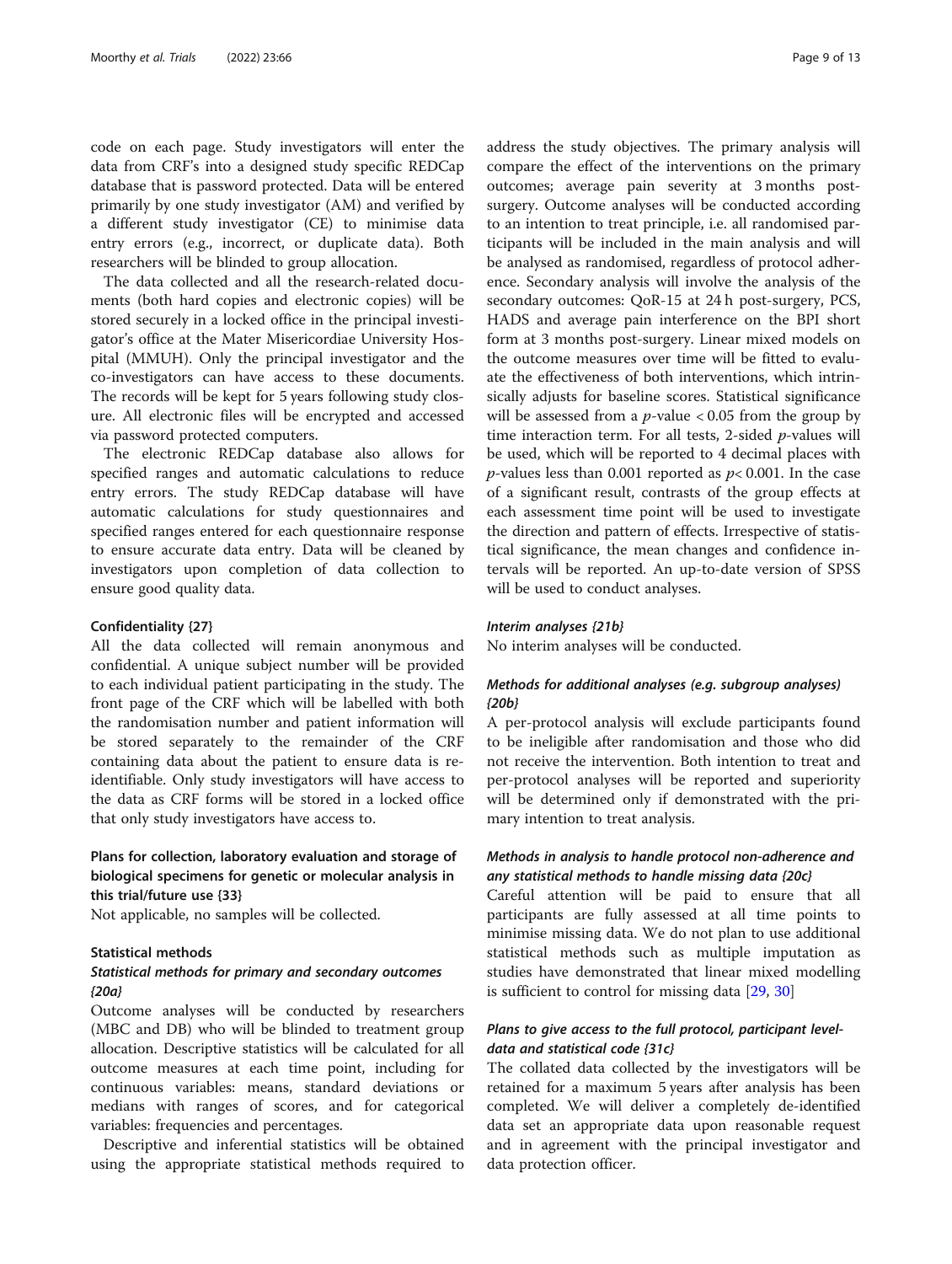#### Oversight and monitoring

## Composition of the coordinating centre and trial steering committee {5d}

This is a single-centre study. The trial steering committee will consist of the principal investigator (DB), trial coordinator (HK) and personnel responsible for data entry and data management (AM, CE and MBC). In addition, a research nurse employed by the institution will also be a member of this committee (HK). This committee will meet monthly to evaluate the progress of the trial, address ongoing organisational and logistical issues and consider any adverse effects.

## Composition of the data monitoring committee, its role and reporting structure {21a}

During the process of obtaining ethical approval for this single site study, a data protection impact assessment (DPIA) screening tool was completed. This was analysed by the hospital's data protection officer (DPO) in MMUH. It was deemed that this study posed a low risk to the rights and freedoms of natural persons and therefore a formal DPIA was not needed. Recruitment of participants is expected to be completed within less than 9 months or once the required number of participants needed is fulfilled. Due to the rapid expected inclusion of participants and the known minimal inherited risks associated with this trial, a data monitoring committee was not appointed.

#### Adverse event reporting and harms {22}

The study interventions associated with this trial does not involve any physical interventions, and all patients will receive standard of care during their perioperative period. Therefore, it is not expected that any participants that volunteer to take part in this trial will suffer from any physical complications directly related from this study. However, some participants may find the study interventions (cognitive behavioural therapy or education and mindfulness) distressing. This is not expected, but in the event if this occurs, it will be reported to the principal investigator. The participant will be removed from the trial if merited and further support will be provided.

### Frequency and plans for auditing trial conduct {23}

A research nurse affiliated with MMUH anaesthesiology department but not involved in the trial by means patient recruitment, data collection, data entry and analysis will undertake an auditing process for trial conduct. This will occur every 3 months and would include the following: exploring the REDCap database for accuracy, proper data entry, duplicate data and adhering to data protection guidelines.

## Plans for communicating important protocol amendments to relevant parties (e.g. trial participants, ethical committees) {25}

Approval for any study protocol amendments will be sought from the relevant IRB. Participant information leaflets will be updated accordingly and any changes to the published protocol will be reported in full in any future publications.

## Dissemination plans {31a}

The results from this clinical trial will be fully disclosed by means of publication in an international peer-reviewed journal and by oral/poster presentations at national and international scientific meetings. Both positive and negative findings will be disclosed.

## **Discussion**

This paper describes the protocol of an RCT which will examine the effect of perioperative CBT on CPSP among breast cancer patients with high pain catastrophising characteristics. CPSP is a significant burden on patients that is also costly to healthcare systems [[6,](#page-11-0) [31\]](#page-11-0). An intervention that has previously been shown to reduce CPSP such as the CBT [\[32](#page-11-0)] used in our trial may help to reduce this burden and associated costs to patients and healthcare systems globally. Our clinical trial aims to test the hypothesis that administrating a CBT intervention during the perioperative period is effective at reducing pain intensity at 3 months after breast cancer surgery, in high pain catastrophising patients. The authors will verify the aforementioned hypothesis by utilising quality controlled research methods through the use of a control group and sound statistical considerations and methods in relation to sample size, randomisation and data analysis. The use of CBT to address chronic post-surgical pain is a novel intervention in the field of surgical pain research that is highly relevant considering that up to 28% of breast cancer patients report CPSP at 3 months following surgery [\[3](#page-11-0)].

There are recognised limitations for our study. Whilst the CBT-CP manualised module is typically delivered over eight to ten sessions, this study has modified it to fit within four appointments, at the expense of repeated instruction and with a particular focus on challenging pain-catastrophizing cognition. We considered a number of factors when deciding on the number of CBT sessions to expose participants to. Firstly, we are conscious of minimising the research burden that we are asking of patients, at a time of heightened stress and vulnerability, without compromising the effectiveness of our treatment regimen. Secondly, it is also important to note that CBT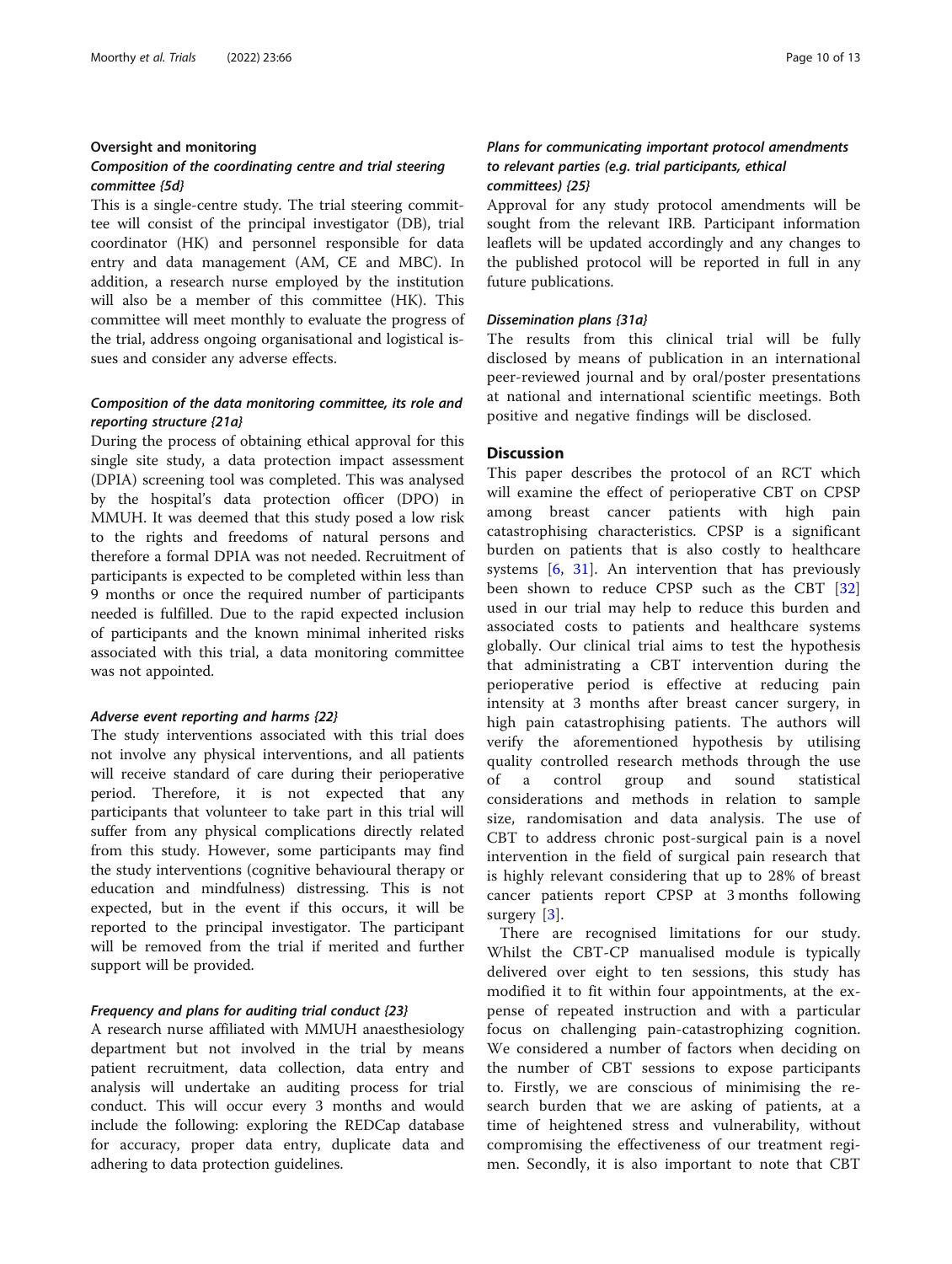interventions conducted over 8–10 sessions are typically designed to treat psychological disorders meeting a psychiatric diagnostic threshold as per the DSM-5 or ICD-11. They are also in manualised format to enable non-psychologists to deliver them. Our patient cohort is a non-psychiatric clinical sample, notwithstanding their heightened endorsement of paincatastrophising, which is likely to be more modifiable over a shortened time-frame. The intervention is also being delivered by a qualified, experienced, senior psychologist. Thirdly, there is a credible amount of evidence demonstrating the efficacy of brief, nonintensive and up to three sessions of CBT interventions for clinical issues  $[33-35]$  $[33-35]$  $[33-35]$  $[33-35]$ . In addition, for the purpose of this RCT, we allowed single shot regional anaesthesia techniques (e.g. paravertebral or PECS II block) to be incorporated into the patients perioperative care, at the discretion of the treating anaesthesiologists. Some studies have suggested that implementing regional anaesthesia techniques to control acute postoperative pain may subsequently reduce the incidence of chronic post-surgical pain after breast cancer surgery [\[36](#page-12-0)–[38](#page-12-0)]. Therefore, it can be argued that this may be an inherited limitation for our study, when examining whether CBT reduces the incidence of chronic post-surgical pain. However, more recent evidence does not support this association [\[39](#page-12-0), [40\]](#page-12-0). Notably, to date, the largest RCT  $(n = 2132)$ examining regional anaesthesia-analgesia versus volatile general anaesthesia and opioid analgesia showed that there was no difference in frequency and severity of chronic post-surgical pain after breast cancer surgery  $[40]$  $[40]$ . Thus, based on these recent robust findings, we elected not to withhold regional anaesthesia techniques when examining the effectiveness of CBT on chronic post-surgical pain at 3 months after breast cancer surgery.

Our study methods endeavour to prevent bias where possible via randomisation, concealment of allocation, specified procedures and efforts to reduce incomplete data, use of a statistically appropriate sample size and consistent thorough follow-up of study patients. The study results will contribute to current evidence in surgical pain treatment and management and inform current treatment practices and standards.

## Trial status

The trial is registered on [ClinicalTrials.gov](http://clinicaltrials.gov) Identifier: NCT04924010. The current protocol is version 2 of 05 February 2021. Participant recruitment began on 01 June 2021, and full patient recruitment is estimated to be completed by July 2022. Currently, 37.5% of patients have been recruited.

#### Abbreviations

BPI: Brief Pain Inventory; CBT: Cognitive behavioural therapy; CBT-CT: Cognitive Behavioural Therapy for Chronic Pain; CPSP: Chronic postsurgical pain; CRF: Case report form; DPIA: Data protection impact assessment; DPO: Data protection officer; EMT: Educational and Mindfulness Therapy; HADS: Hospital Anxiety and Depression Scale; HSE: Health Service Executive; IRB: Institutional Review Board; MMUH: Mater Misericordiae University Hospital; NRS: Numerical Pain Rating Scale; PCS: Pain Catastrophising Scale; PEM: Pain education and mindfulness; PEC: Pectoralis; QoR-15: Quality of Recovery-15; SD: Standard deviation

#### Supplementary Information

The online version contains supplementary material available at [https://doi.](https://doi.org/10.1186/s13063-022-06019-z) [org/10.1186/s13063-022-06019-z](https://doi.org/10.1186/s13063-022-06019-z).

Additional file 1.

#### Acknowledgements

We would like to express our gratitude towards our current and future patients for their participation in this trial. In addition, we thank our nursing colleagues for their commitment and help in distributing the patient information leaflets and promoting this study.

#### Authors' contributions {31b}

DL, AM and DJB were responsible for the study conception, design, proposal and protocol development. AM is involved in the coordination for this trial. Both AM and CE are involved in the data collection process. CE and MBC were involved in preparing the REDCap database and both will endeavour to ensure all data will be accurately entered. MBC will be involved in the statistical analysis for this trial. DL is the clinical psychologists involved in this study and is responsible for the design and implementing the study's interventions. With respect to the protocol, the manuscript was drafted by AM, DL and CE and was critically revised by MBC and DB. Both AM and DL are co-first authors, and DB is the principal investigator. All authors read and approved the final manuscript.

#### Funding {4}

This trial is being funded internally from the Division of Anaesthesiology & Perioperative Medicine, Mater University Hospital & University College Dublin. No external funding was received. Internal funders have no role in the design of this study, collection, management, analysis or interpretation of data and writing of this manuscript.

#### Availability of data and materials {29}

The final trial dataset generated from this study will be made available from the corresponding and principal author on reasonable request.

#### **Declarations**

#### Ethics approval and consent to participate {24}

Ethical approval has been granted from the Mater Misericordiae University Hospital Institutional Review Board (IRB) (Ref: 1/378/2217) on 12 May 2021. Consent to participate will be obtained from all participants prior to enrolment. A model consent form can be found in the supplementary file.

#### Consent for publication {32}

During the patient consent process, patients will be informed that the results of the study may be presented at national and/or international conferences or be published in an academic journal. Patients will be assured that no identifiable information will be presented or published.

#### Competing interests {28}

The authors declare that they have no financial and non-financial competing interests.

#### Author details

<sup>1</sup> Division of Anaesthesiology & Perioperative Medicine, Mater University Hospital, Dublin, Ireland. <sup>2</sup>Depts of Psychology and Pain Medicine, Mater Misericordiae University Hospital, Dublin, Ireland. <sup>3</sup>School of Medicine, University College Dublin, Dublin, Ireland. <sup>4</sup>Mater Misericordiae University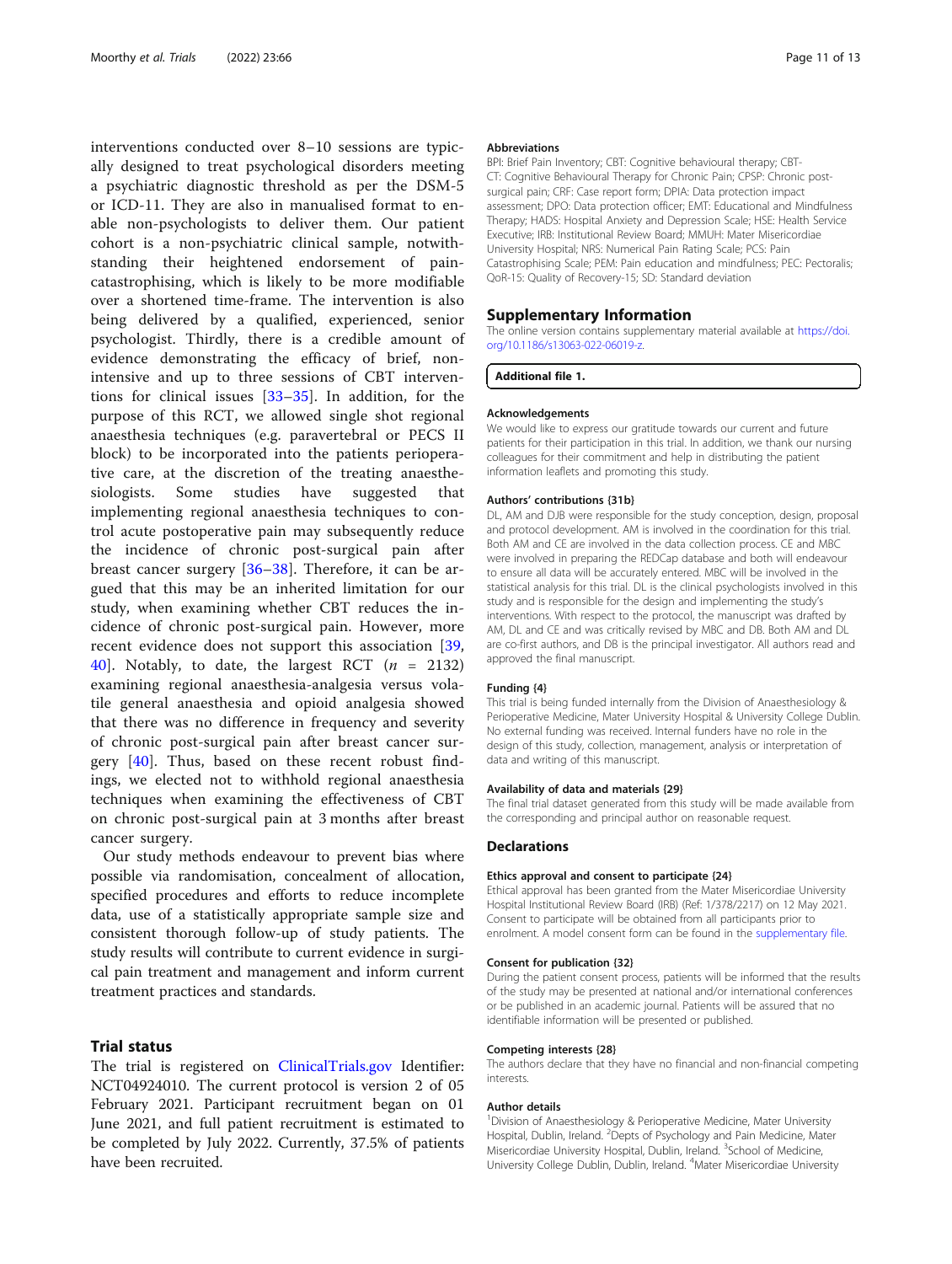<span id="page-11-0"></span>Hospital, Dublin, Ireland. <sup>5</sup>Division of Anaesthesiology & Perioperative Medicine, Mater University Hospital, School of Medicine, University College Dublin, Dublin, Ireland. <sup>6</sup>Outcomes Research, Cleveland Clinic, Cleveland, OH, USA.

#### Received: 9 September 2021 Accepted: 11 January 2022 Published online: 21 January 2022

#### References

- 1. Fletcher D, Stamer UM, Pogatzki-Zahn E, Zaslansky R, Tanase NV, Perruchoud C, et al. Chronic postsurgical pain in Europe: an observational study. Eur J Anaesthesiol. 2015;32(10):725–34. [https://doi.org/10.1097/EJA.](https://doi.org/10.1097/EJA.0000000000000319) [0000000000000319](https://doi.org/10.1097/EJA.0000000000000319).
- 2. Kehlet H, Jensen TS, Woolf CJ. Persistent postsurgical pain: risk factors and prevention. Lancet. 2006;367(9522):1618–25. [https://doi.org/10.1016/S0140-](https://doi.org/10.1016/S0140-6736(06)68700-X) [6736\(06\)68700-X.](https://doi.org/10.1016/S0140-6736(06)68700-X)
- 3. Villa G, Mandarano R, Scire-Calabrisotto C, Rizzelli V, Del Duca M, Montin DP, et al. Chronic pain after breast surgery: incidence, associated factors, and impact on quality of life, an observational prospective study. Perioper Med (Lond). 2021;10(1):6. [https://doi.org/10.1186/s13741-021-00176-6.](https://doi.org/10.1186/s13741-021-00176-6)
- 4. Spivey TL, Gutowski ED, Zinboonyahgoon N, King TA, Dominici L, Edwards RR, et al. Chronic pain after breast surgery: a prospective, observational study. Ann Surg Oncol. 2018;25(10):2917–24. [https://doi.org/10.1245/s10434-](https://doi.org/10.1245/s10434-018-6644-x) [018-6644-x.](https://doi.org/10.1245/s10434-018-6644-x)
- 5. Weiser TG, Regenbogen SE, Thompson KD, Haynes AB, Lipsitz SR, Berry WR, et al. An estimation of the global volume of surgery: a modelling strategy based on available data. Lancet. 2008;372(9633):139–44. [https://doi.org/10.1](https://doi.org/10.1016/S0140-6736(08)60878-8) [016/S0140-6736\(08\)60878-8](https://doi.org/10.1016/S0140-6736(08)60878-8).
- Saporito A, Aguirre J, Borgeat A, Perren A, Anselmi L, Poggi R, et al. Persistent postdischarge pain and chronic postoperative pain after breast cancer surgery under general anesthesia and single-shot paravertebral block: incidence, characteristics and impact on quality of life and healthcare costs. J Pain Res. 2019;12:1193–9. <https://doi.org/10.2147/JPR.S195702>.
- 7. Blyth FM, March LM, Brnabic AJ, Cousins MJ. Chronic pain and frequent use of health care. Pain. 2004;111(1-2):51–8. [https://doi.org/10.1016/j.pain.2004.](https://doi.org/10.1016/j.pain.2004.05.020) [05.020.](https://doi.org/10.1016/j.pain.2004.05.020)
- Tait RC, Zoberi K, Ferguson M, Levenhagen K, Luebbert RA, Rowland K, et al. Persistent post-mastectomy pain: risk factors and current approaches to treatment. J Pain. 2018;19(12):1367–83. [https://doi.org/10.1016/j.jpain.2018.](https://doi.org/10.1016/j.jpain.2018.06.002) [06.002.](https://doi.org/10.1016/j.jpain.2018.06.002)
- 9. Vranceanu AM, Bachoura A, Weening A, Vrahas M, Smith RM, Ring D. Psychological factors predict disability and pain intensity after skeletal trauma. J Bone Joint Surg Am. 2014;96(3):e20. [https://doi.org/10.2106/JBJS.L.](https://doi.org/10.2106/JBJS.L.00479) [00479.](https://doi.org/10.2106/JBJS.L.00479)
- 10. Leung L. Pain catastrophizing: an updated review. Indian J Psychol Med. 2012;34(3):204–17. [https://doi.org/10.4103/0253-7176.106012.](https://doi.org/10.4103/0253-7176.106012)
- 11. Wade JB, Riddle DL, Thacker LR. Is pain catastrophizing a stable trait or dynamic state in patients scheduled for knee arthroplasty? Clin J Pain. 2012; 28(2):122–8. [https://doi.org/10.1097/AJP.0b013e318226c3e2.](https://doi.org/10.1097/AJP.0b013e318226c3e2)
- 12. Wideman TH, Sullivan MJ. Reducing catastrophic thinking associated with pain. Pain Manag. 2011;1(3):249–56. [https://doi.org/10.2217/pmt.11.14.](https://doi.org/10.2217/pmt.11.14)
- 13. Osman A, Barrios FX, Gutierrez PM, Kopper BA, Merrifield T, Grittmann L. The Pain Catastrophizing Scale: further psychometric evaluation with adult samples. J Behav Med. 2000;23(4):351–65. [https://doi.org/10.1023/a:100554](https://doi.org/10.1023/a:1005548801037) [8801037.](https://doi.org/10.1023/a:1005548801037)
- 14. Villa G, Lanini I, Amass T, Bocciero V, Scire Calabrisotto C, Chelazzi C, et al. Effects of psychological interventions on anxiety and pain in patients undergoing major elective abdominal surgery: a systematic review. Perioper Med (Lond). 2020;9(1):38. <https://doi.org/10.1186/s13741-020-00169-x>.
- 15. Giusti EM, Lacerenza M, Manzoni GM, Castelnuovo G. Psychological and psychosocial predictors of chronic postsurgical pain: a systematic review and meta-analysis. Pain. 2021;162(1):10–30. [https://doi.org/10.1097/j.pain.](https://doi.org/10.1097/j.pain.0000000000001999) [0000000000001999](https://doi.org/10.1097/j.pain.0000000000001999).
- 16. Connolly KS, Vanderploeg PS, Kerns RD, Grant C, Sellinger J, Godleski L. Nationwide implementation and outcomes of cognitive behavioral therapy for chronic pain over clinical video teleconferencing. J Technol Behav Sci. 2018;3(1):26–31. <https://doi.org/10.1007/s41347-017-0024-4>.
- 17. Murphy JL, McKellar JD, Raffa SD, Clark ME, Kerns RD, Karlin BE. Cognitive behavioral therapy for chronic pain among vetrans: Therapist manual. Washington, DC: Department of Vetrans Affairs; 2012. Available from:

[https://www.va.gov/painmanagement/docs/cbt-cp\\_therapist\\_manual.pdf.](https://www.va.gov/painmanagement/docs/cbt-cp_therapist_manual.pdf) Accessed on 02 Jan 2021

- 18. Tan G, Jensen MP, Thornby JI, Shanti BF. Validation of the Brief Pain Inventory for chronic nonmalignant pain. J Pain. 2004;5(2):133–7. [https://doi.](https://doi.org/10.1016/j.jpain.2003.12.005) [org/10.1016/j.jpain.2003.12.005.](https://doi.org/10.1016/j.jpain.2003.12.005)
- 19. Chazapis M, Walker EM, Rooms MA, Kamming D, Moonesinghe SR. Measuring quality of recovery-15 after day case surgery. Br J Anaesth. 2016; 116(2):241–8. <https://doi.org/10.1093/bja/aev413>.
- 20. sullivan MJ, Bishop SR, Pivik J. Pain Catastrophizing Scale: development and validation. Psychol Assess. 1995;7(4):524–32. [https://doi.org/10.1037/1040-3](https://doi.org/10.1037/1040-3590.7.4.524) [590.7.4.524.](https://doi.org/10.1037/1040-3590.7.4.524)
- 21. Annunziata MA, Muzzatti B, Bidoli E, Flaiban C, Bomben F, Piccinin M, et al. Hospital Anxiety and Depression Scale (HADS) accuracy in cancer patients. Support Care Cancer. 2020;28(8):3921–6. [https://doi.org/10.1007/s00520-019-](https://doi.org/10.1007/s00520-019-05244-8) [05244-8](https://doi.org/10.1007/s00520-019-05244-8).
- 22. Wong K, Zeng L, Zhang L, Bedard G, Wong E, Tsao M, et al. Minimal clinically important differences in the brief pain inventory in patients with bone metastases. Support Care Cancer. 2013;21(7):1893–9. [https://doi.org/1](https://doi.org/10.1007/s00520-013-1731-9) [0.1007/s00520-013-1731-9.](https://doi.org/10.1007/s00520-013-1731-9)
- 23. Marcus J, Lasch K, Wan Y, Yang M, Hsu C, Merante D. An assessment of clinically important differences on the worst pain severity item of the modified Brief Pain Inventory in patients with diabetic peripheral neuropathic pain. Pain Res Manag. 2018;2018:2140420. [https://doi.org/10.11](https://doi.org/10.1155/2018/2140420) [55/2018/2140420.](https://doi.org/10.1155/2018/2140420)
- 24. Mease PJ, Spaeth M, Clauw DJ, Arnold LM, Bradley LA, Russell IJ, et al. Estimation of minimum clinically important difference for pain in fibromyalgia. Arthritis Care Res. 2011;63(6):821–6. [https://doi.org/10.1002/a](https://doi.org/10.1002/acr.20449) [cr.20449](https://doi.org/10.1002/acr.20449).
- 25. Burckhardt CS, Jones KD. Effects of chronic widespread pain on the health status and quality of life of women after breast cancer surgery. Health Qual Life Outcomes. 2005;3:30. <https://doi.org/10.1186/1477-7525-3-30>.
- 26. Scott W, Wideman TH, Sullivan MJ. Clinically meaningful scores on pain catastrophizing before and after multidisciplinary rehabilitation: a prospective study of individuals with subacute pain after whiplash injury. Clin J Pain. 2014;30(3):183–90. [https://doi.org/10.1097/AJP.0b013e3182](https://doi.org/10.1097/AJP.0b013e31828eee6c) [8eee6c.](https://doi.org/10.1097/AJP.0b013e31828eee6c)
- 27. Scarone P, Smeets A, van Kuijk SMJ, van Santbrink H, Peters M, Koetsier E. A randomized controlled TRIal of cognitive BEhavioral therapy for high catastrophizing in patients undergoing lumbar fusion surgery: the TRIBECA study. BMC Musculoskelet Disord. 2020;21(1):810. [https://doi.org/10.1186/s12](https://doi.org/10.1186/s12891-020-03826-w) [891-020-03826-w.](https://doi.org/10.1186/s12891-020-03826-w)
- 28. Tuna T, Boz S, Van Obbergh L, Lubansu A, Engelman E. Comparison of the pain sensitivity questionnaire and the pain catastrophizing scale in predicting postoperative pain and pain chronicization after spine surgery. Clin Spine Surg. 2018;31(9):E432–E40. [https://doi.org/10.1097/BSD.](https://doi.org/10.1097/BSD.0000000000000694) [0000000000000694](https://doi.org/10.1097/BSD.0000000000000694).
- 29. Peters SA, Bots ML, den Ruijter HM, Palmer MK, Grobbee DE, Crouse JR 3rd, et al. Multiple imputation of missing repeated outcome measurements did not add to linear mixed-effects models. J Clin Epidemiol. 2012;65(6):686–95. [https://doi.org/10.1016/j.jclinepi.2011.11.012.](https://doi.org/10.1016/j.jclinepi.2011.11.012)
- 30. Twisk J, de Boer M, de Vente W, Heymans M. Multiple imputation of missing values was not necessary before performing a longitudinal mixedmodel analysis. J Clin Epidemiol. 2013;66(9):1022–8. [https://doi.org/10.1016/j.](https://doi.org/10.1016/j.jclinepi.2013.03.017) [jclinepi.2013.03.017](https://doi.org/10.1016/j.jclinepi.2013.03.017).
- 31. Park PW, Dryer RD, Hegeman-Dingle R, Mardekian J, Zlateva G, Wolff GG, et al. Cost burden of chronic pain patients in a large integrated delivery system in the United States. Pain Pract. 2016;16(8):1001–11. [https://doi.org/1](https://doi.org/10.1111/papr.12357) [0.1111/papr.12357.](https://doi.org/10.1111/papr.12357)
- 32. Wang L, Chang Y, Kennedy SA, Hong PJ, Chow N, Couban RJ, et al. Perioperative psychotherapy for persistent post-surgical pain and physical impairment: a meta-analysis of randomised trials. Br J Anaesth. 2018;120(6): 1304–14. [https://doi.org/10.1016/j.bja.2017.10.026.](https://doi.org/10.1016/j.bja.2017.10.026)
- 33. Ewen V, Mushquash AR, Mushquash CJ, Bailey SK, Haggarty JM, Stones MJ. Single-session therapy in outpatient mental health services: examining the effect on mental health symptoms and functioning. Soc Work Ment Health. 2018;16(5):573–89. <https://doi.org/10.1080/15332985.2018.1456503>.
- 34. Menon V, Shanmuganathan B, Thamizh JS, Arun AB, Sarkar S. Efficacy of adjunctive single session counseling for medically unexplained symptoms: a randomized controlled trial. Indian J Psychol Med. 2017;39(5):641–7. [https://](https://doi.org/10.4103/IJPSYM.IJPSYM_73_17) [doi.org/10.4103/IJPSYM.IJPSYM\\_73\\_17.](https://doi.org/10.4103/IJPSYM.IJPSYM_73_17)